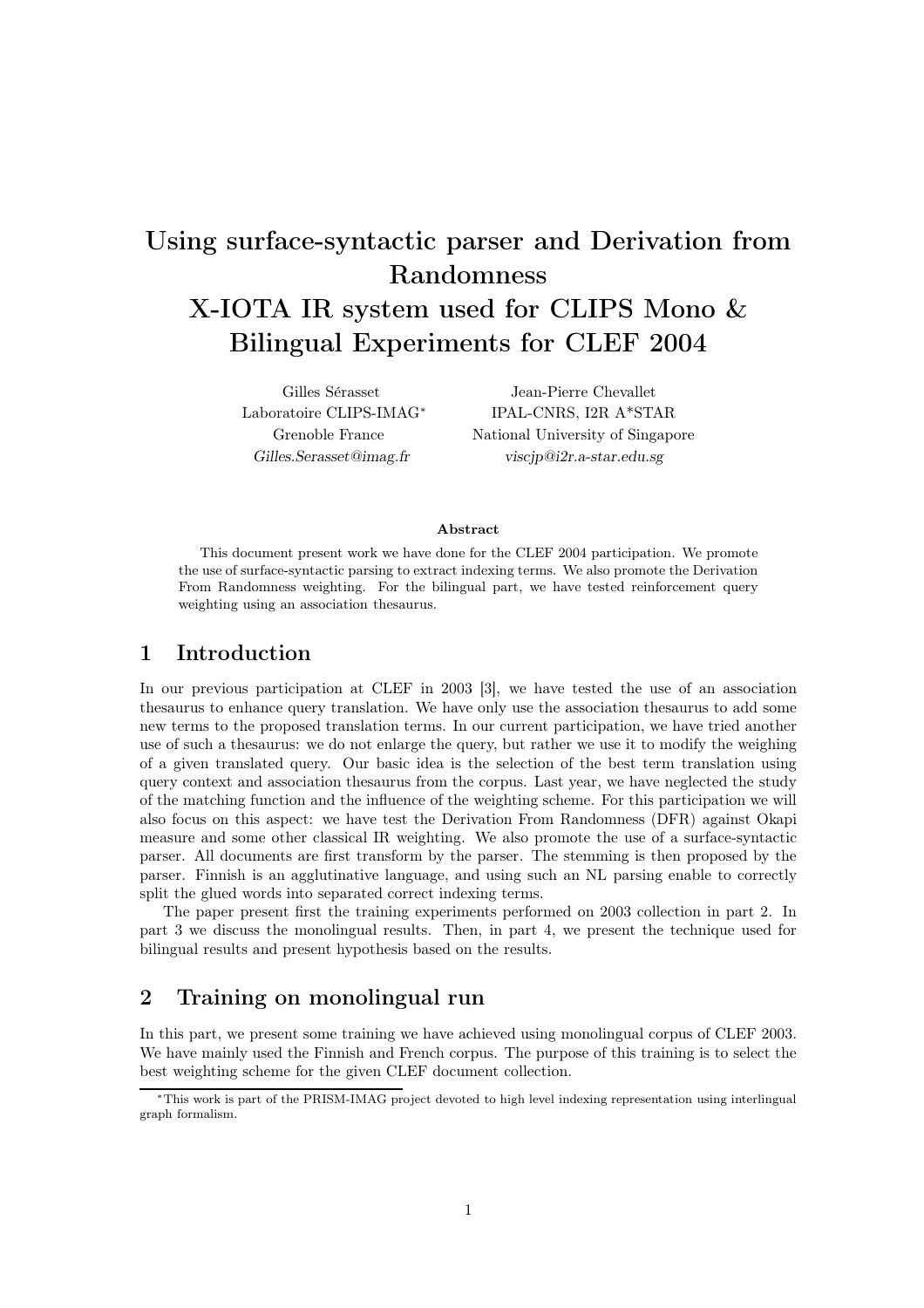### 2.1 The underlying IR model

All experiments are grounded on the classic vector space model. Goal of experiment is to compare the probabilistic model of Okapi with Derivation From Randomness model, versus more classical weightings. This comparison will be done on two different languages.

Basically, the final matching process is achieved by a product between query vector and document matrix, which computes the Relevant Status Value (RSV) of all document against the query. For a query vector  $Q = (q_i)$  with a dimension of t term  $i \in [1..t]$ , and a index document matrix of *n* documents  $D_j = (d_{ij}), j \in [1..n]$ , the RSV is computed by:

$$
RSV(Q, D_j) = \sum_{i \in [1..t]} q_i * d_{ij}
$$

We keep this matching process for all tests, the changes are in the documents and query processing to select indexing terms, and in the weighting scheme. We recall here the scheme that is inspired by the SMART system. We suppose the previous processing steps have produced a matrix  $D = (d_{i,j})$ . Usually, the value  $d_{i,j}$  is only the result of term  $t_i$  counting in the document  $D_j$ , called term frequency tf*ij* . Each weighting scheme can be decomposed in three steps: a local, a global and a normalization step. The local is related to only one vector. All these transformations are listed in table 1. For all measure we use the following symbols:

| $f_i$                                            | total number of term $i$ in the corpus                                                                                                                                       |
|--------------------------------------------------|------------------------------------------------------------------------------------------------------------------------------------------------------------------------------|
| $d_{ij}^* \atop \lambda_i$                       | is a normalization of $d_{ij}$                                                                                                                                               |
|                                                  | is the fraction $\frac{f_i}{T}$                                                                                                                                              |
| T                                                | is the corpus size : $T = \sum_i f_i$                                                                                                                                        |
| $df_i$                                           | the document frequency of $i$                                                                                                                                                |
| $d_{ij}$                                         | current value in the matrix                                                                                                                                                  |
| $\mathcal{C}$                                    | a constant for DFR                                                                                                                                                           |
| $L(D_i)$                                         | the length of $D_j$ equals to $\sum_t d_{ij}$                                                                                                                                |
| $awr(L(D_i))$<br>$\boldsymbol{n}$<br>t.<br>$q_i$ | mean document length equals to $\frac{\sum_j L(D_j)}{\sigma}$<br>number of document in the corpus<br>number of unique terms in the corpus<br>weight of term $i$ of query $q$ |
|                                                  |                                                                                                                                                                              |

|   | $w_{ij} = d_{ij}$                                   | none, no change    |
|---|-----------------------------------------------------|--------------------|
|   | $w_{ij}=1$                                          | binary             |
| a | $w_{ij} = \frac{0.5 + 0.5 * d_{ij}}{max_i(d_{ij})}$ | local max          |
|   | $w_{ij} = ln(d_{ij} + 1)$                           | natural log        |
|   | $w_{ij} = ln(ln(d_{ij} + 1) + 1)$                   | double natural log |
|   |                                                     |                    |

Table 1: Local weighting

The global weighting is related to the matrix, and then it is a weighing which takes into account the relative importance of a term regarding the whole document collection. The most famous is the Inverse Document Frequency : Idf. The table 2 lists the global weighting we have tested. Okapi and DFR are not global weighting per se but rather complete weighting scheme themselves. In our X-IOTA system, they are computed at the same time than global weighting, and it is technically feasible to use them with a local and a final normalization. DFR is presented in the next part.

The Okapi measure described in [5, 4], uses the length of the document, the function  $L()$ , and also a normalization by the average length of all documents in the corpus, the function  $A()$ . This length is related to the number of indexing terms in a document. The Okapi measure uses 2 constants values called  $k_1$  and b. Finally, the last treatment is the normalization of the final vector.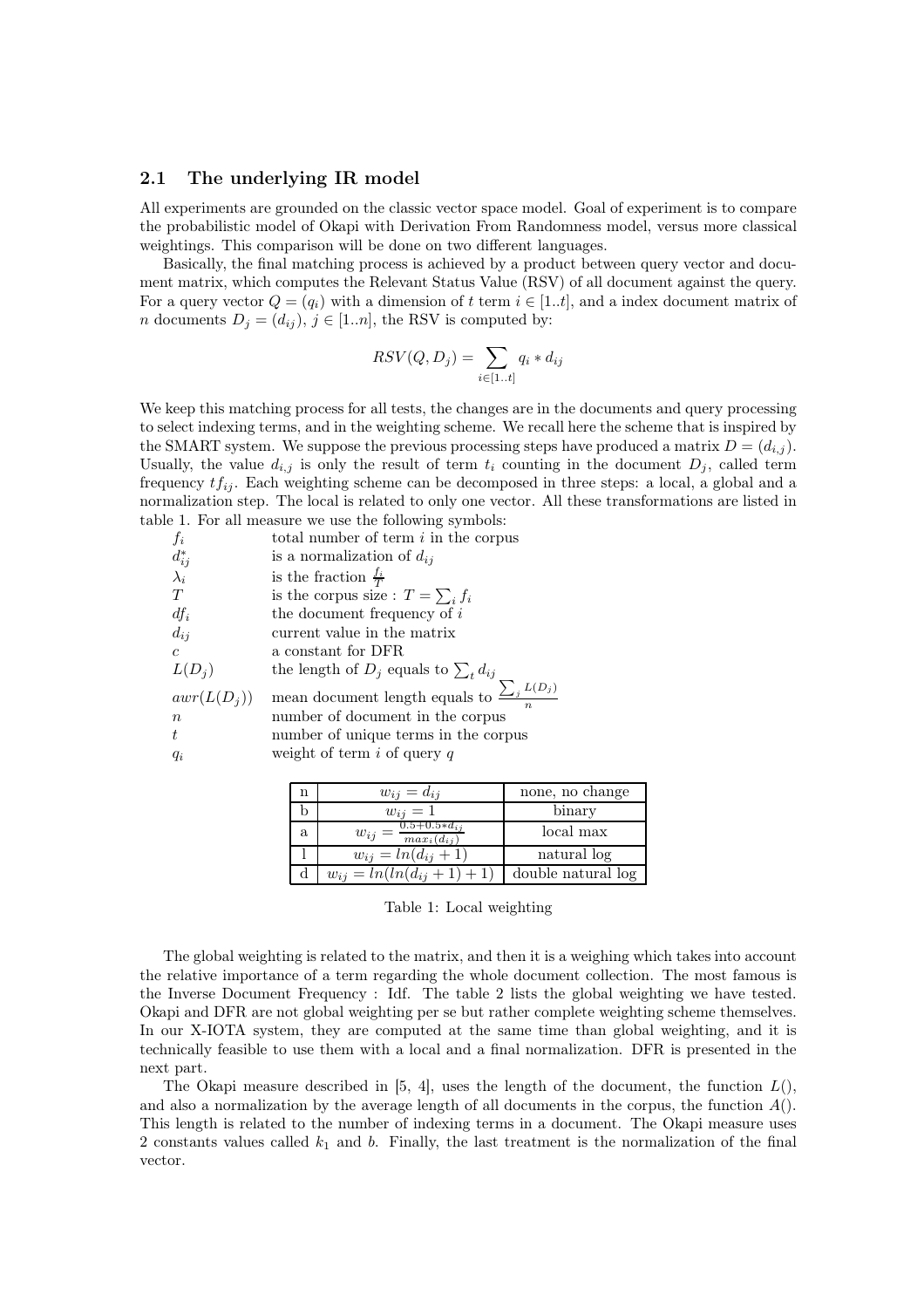| n | $w_{ij} = d_{ij}$                                                                                 | none, no global change |
|---|---------------------------------------------------------------------------------------------------|------------------------|
|   | $w_{ij} = d_{ij} * log \frac{n}{df_i}$                                                            | 14ŧ                    |
|   | $w_{ij} = d_{ij} * log \frac{n - df_i}{df_i}$                                                     | Idf variant for Okapi  |
|   | $(k_1+1)*d_{ij}$<br>$w_{ij}$<br>$\frac{L(d_j)}{k_1\ast[(1-b)+b\ast\frac{L(d_j)}{A(d_j)}]+d_{ij}}$ | Okapi                  |
|   | see below)                                                                                        | DER                    |

Table 2: Global weighting

| n | $w_{i}$       | none, no normalization |
|---|---------------|------------------------|
| Ċ | $\omega_{ij}$ | cosine                 |

Table 3: Final normalization

A weighting scheme is composed by the combination of the local, global and final weighting. We represent a weighting scheme by 3 letters. For example, nnn is only the raw term frequency. The scheme bnn for both documents and queries leads to a sort of Boolean model where every term in the query is considered connected by a conjunction. In that case the RVS counts the terms intersection between documents and queries. The c normalization applied to both document and query vector leads to the computation of the cosine between these two vectors. This is the classical vector space model if we use the ltc scheme for document and queries. The scheme nOn for the documents, and npn with the queries, is the Okapi model, and the use of nRn for document and nnn for the queries is the DFR model. For these two models, constants have to be defined.

 $\sqrt{\sum_i q_i^2}$ . For each query this is a constant value which does not influence the relative order of Notice that the c normalization of the queries, leads to divide the RSV for this query by answered document list. It follows that this normalization is useless for queries and should not be used. In the next section we briefly present the derivation from Randomness weighting that seems to give best results, and that we have used for all CLEF 2004 runs.

#### 2.2 derivation from randomness (DFR)

This weighting scheme has been proposed by Gianni Amati in [1] (with a small error in the definition of the value  $f_{t,d}^*$ ). Theoretical discussions about this approach can be found in [2]. Figure 4 sum up the results we obtain using this weighting scheme, on the CLEF2003 queries for training using the formula described in [1]. The formula is given by:

$$
w_{ij} = (\log_2(1 + \lambda_i) + d_{ij}^* * \log_2 \frac{1 + \lambda_i}{\lambda_i}) * \frac{f_i + 1}{n_i * (f_{ij}^* + 1)}
$$
(1)

The value  $d_{ij}^*$  is a normalization by the length  $L(D_j)$  of the document  $D_j$  regarding the average size of all document in the corpus:  $a v x(D_i)$  A constant value c adjusts the effect of the document size of all document in the corpus :  $awr(D_i)$ . A constant value c adjusts the effect of the document length in the weight.

$$
d_{i,j}^* = d_{ij} * \log_2(1 + c * \frac{awr(L(D_j))}{L(D_j)})
$$
\n(2)

For this participation of CLEF, we have test this weighting scheme against another set of other computation. We present these results on Finnish and French collection.

#### 2.3 Finnish IR

In these experiments, we have first tested the influence of stop words (SW) and stemming. We have not tested the influence of the surface syntactic parser, because the parsing was not available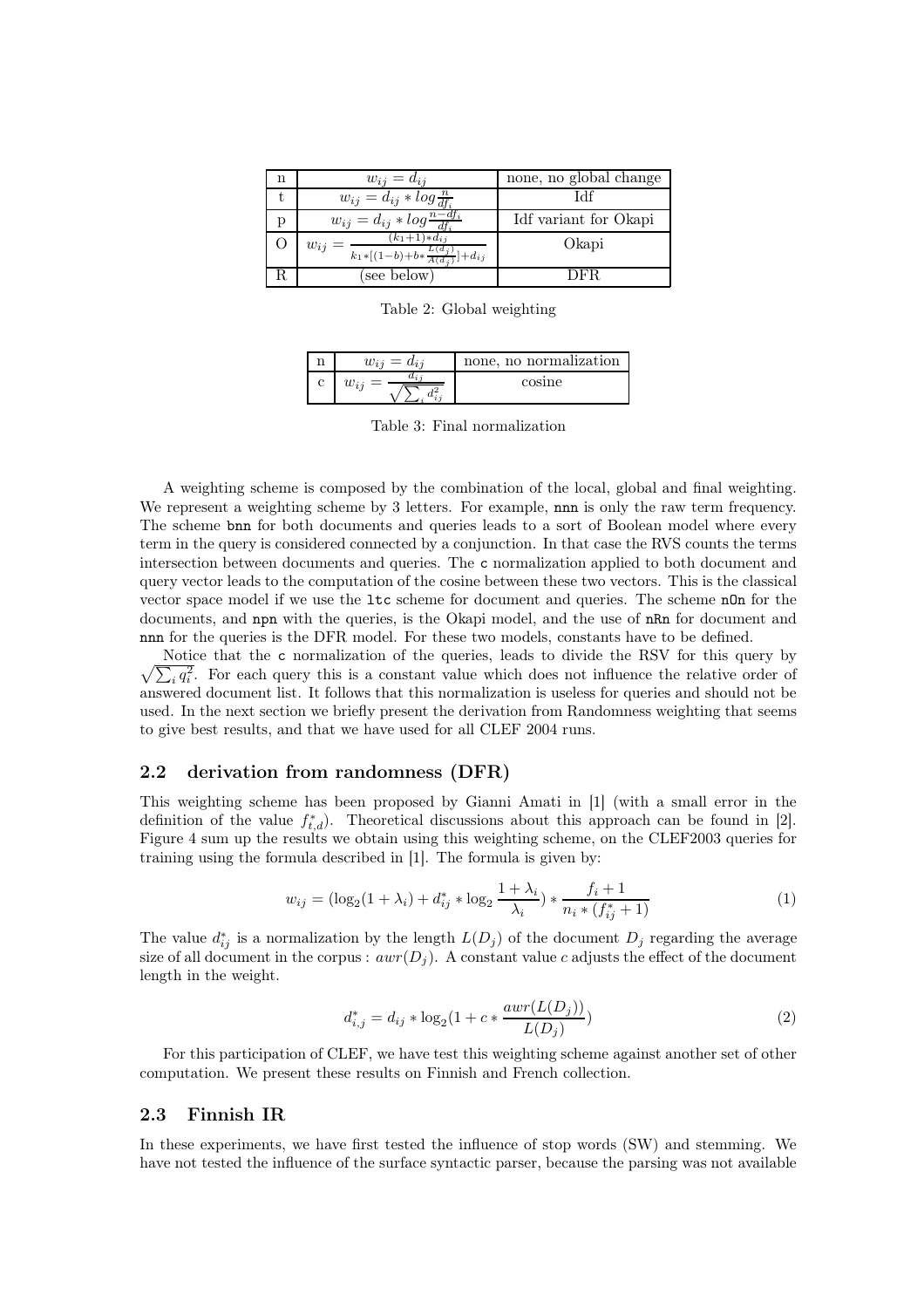the time we have made these tests. The test performed here is done on the Finnish collection with 2003 queries. As the best results is of course, obtained with stop word and stemming, we have then tested the influence of the c constant in order to find out when we reach the optimum. The treatment we apply to both documents and queries is given by:

```
xmlFilterTag | xml2Latin1 | xmldeldia | xmlcase
 | xmlAntiDico -dico common_word.fi
 | xmlcase -noAcc
 | xmlStemFi
```
The first step is filtering the relevant tags from documents or queries. Then we transform XML special characters to their ISO counterpart. We delete all diacritic characters, and change to lower case. At this stage we still have special Finnish characters and accents. We eliminate common words using a list provided by  $Savov<sup>1</sup>$  and then suppress all accents from characters. We apply a Finnish stemmer also proposed by Savoy and modifies to accept XML input/output to produce the final vector. For the queries, we have used the following fields: FI-title FI-desc FI-narr. For documents only the text field has been used.

Results of DFR test with nnn query weighting scheme is in the table 5. When  $c$  is zero, then the equation becomes (4), where term weight are all equal for all documents.

| run     | nRn nnn c=2   ret rel $(483)$ |     |
|---------|-------------------------------|-----|
| raw     | 29.89                         | 388 |
| SW      | 35.39                         | 429 |
| stem SW | 39.26                         | 459 |

Table 4: Test weighting nRn nnn

When we examine DFR formula, one can see that when a term does not appear in document d, then only  $d_{i,j}$  is null. Then  $d_{i,j}^*$  is also equal to zero. If we strictly apply the formula in that case, the weight of the term is still not null and is equal to the formula (4). For practical reason, we have replaced this residual value by zero. This approximation reduces the size of the inverse file, because we do not store null values in file. In fact we have applied the following weighting:

$$
w'_{i,j} = \begin{cases} w_{i,j} & \text{if } d_{i,j} \neq 0 \\ 0 & \text{if } d_{i,j} = 0 \end{cases}
$$
 (3)

Table 5 show results for some variation in the constant c.

We can notice that optimum value is about  $c = 0.84$ . This optimization gain 1.21 points referring neutral value  $c = 1$ . One can also notice that we obtain more documents in the first 1000 answer for  $c = 2$ , but the average precision is lower, which means that they are not well sorted.

$$
w_{t,d} = \log_2(1 + \lambda_t) \cdot \frac{f_t + 1}{n_t}
$$
\n(4)

The conclusion of the use of this weighting is that a good constant  $c$  value seems to be 0.83. In the rest of the test, we will use the approximated value  $c = 0.8$ .

For the Okapi weighting, we have use the same value as in [1], that is  $k_1 = 1.2$ , and  $b = 0.75$ . In table 9, we have also tested some other value for the French collection: it seems these values are on average good ones.

#### 2.3.1 Testing query weighting

We have tested all combination of the following weight:

<sup>1</sup>http://www.unine.ch/info/clef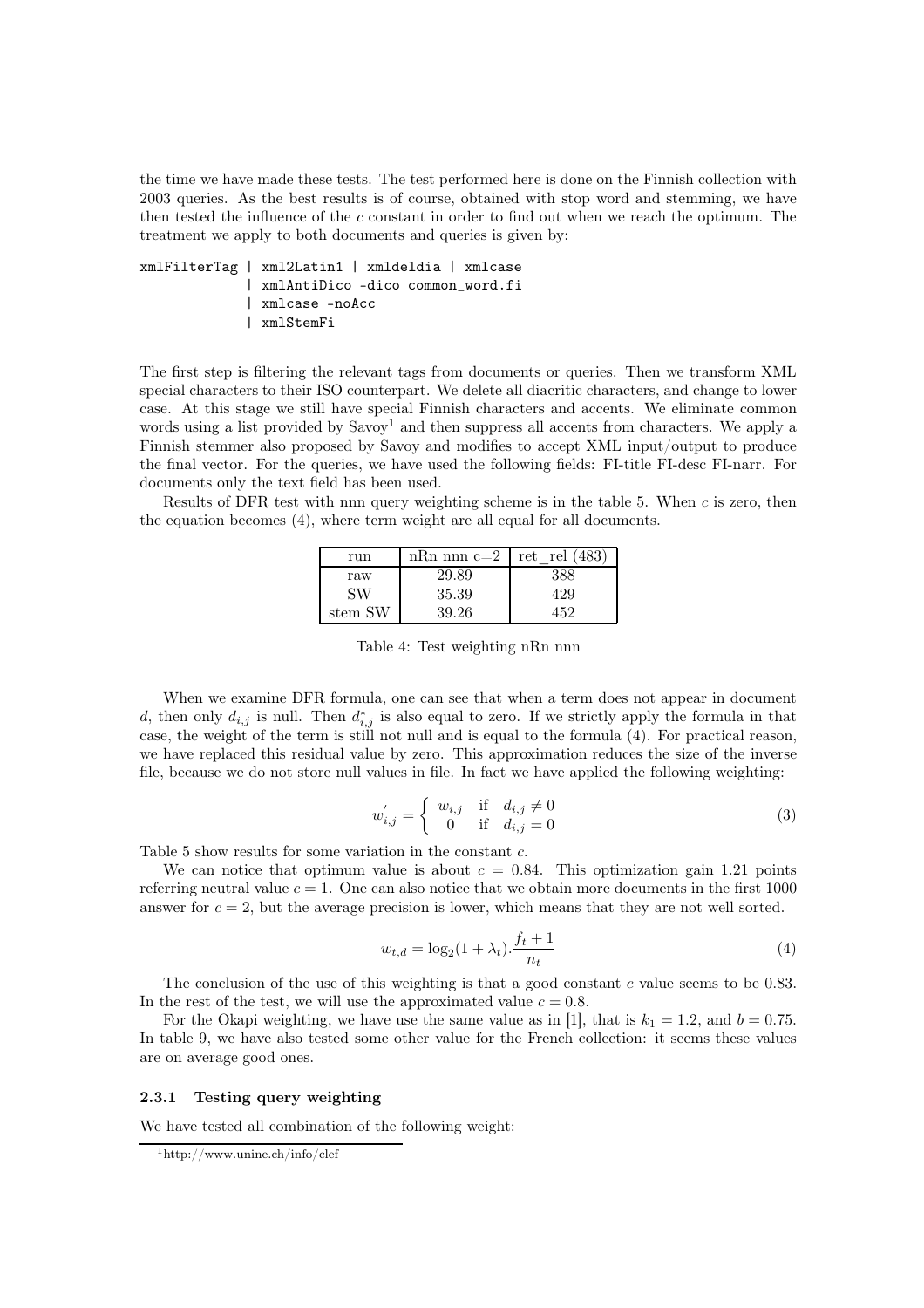| $\overline{c}$ | precision | rel (483)<br>$_{\rm ret}$ |
|----------------|-----------|---------------------------|
| 0.00           | 4.89      | 286                       |
| 0.10           | 30.24     | 436                       |
| 0.50           | 39.63     | 448                       |
| 0.70           | 40.40     | 448                       |
| 0.75           | 40.90     | 449                       |
| 0.80           | 40.97     | 449                       |
| 0.81           | 41.04     | 449                       |
| 0.82           | 41.06     | 449                       |
| 0.83           | 41.07     | 449                       |
| 0.84           | 41.07     | 449                       |
| 0.85           | 41.02     | 449                       |
| 0.86           | 41.01     | 449                       |
| 0.87           | 41.02     | 450                       |
| 0.90           | 40.16     | 450                       |
| 0.95           | 39.98     | 450                       |
| 1.00           | 39.86     | 450                       |
| 1.50           | 39.41     | 451                       |
| 2.00           | 39.26     | 452                       |
| 5.00           | 39.03     | 449                       |
| 10.0           | 37.96     | 447                       |

Table 5: Variation of c for nRn nnn (stem AD)

- nnn: Only the term frequency is used.
- bnn: This is the binary model. Terms presents are associated to the value 1, and 0 otherwise.
- lnc: The cosine is the finale normalization. When both used in document and queries, it ensure true vector space model matching, ie. only angle between query et document vector is used. This weighting suppose a log distribution of frequency.
- ntc: This is the classical tf\*idf measure. We used with queries, the idf is taken from the document collection, not the query collection.
- ltc: The same classical measure using log on term frequency.
- ltn: The log tf\*idf without the cosine normalization.
- atn: Normalization with the local maximum term frequency is used with idf.
- dtn: The double natural log is used in place of the simple one in ltn.
- npn: It is the idf variant use for the Okapi system.
- nRn: This is the name for Derivation from randomness.
- nOn: This is the name for the Okapi probabilistic weighting.

Results are sum up in the table 6.

We notice that the derivation from randomness model is very stable again the query weighting and that it has the best results in the majority of query weighting. We have the decided to use it for CLEF 2004 in all tests.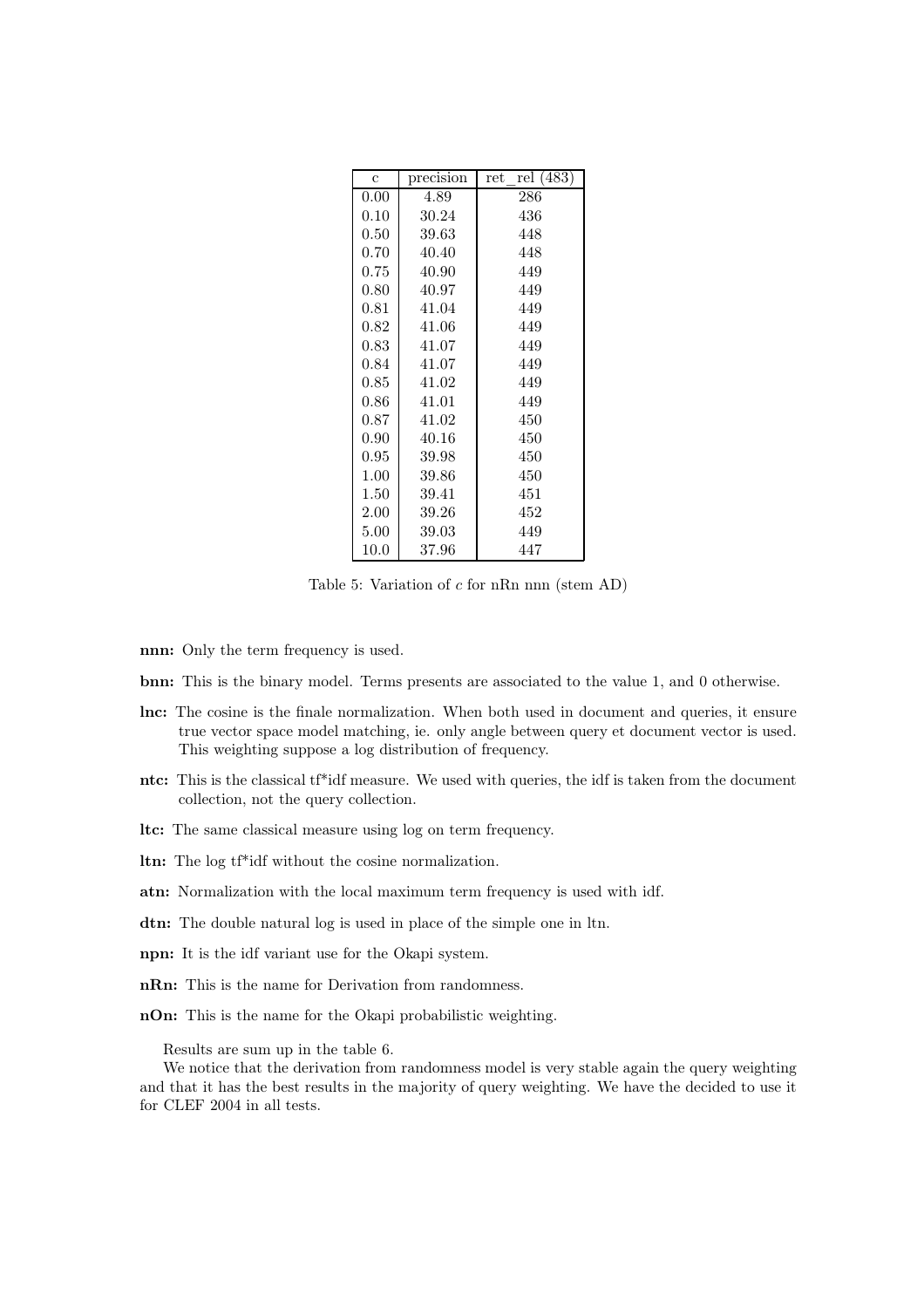|              | query weighting |       |       |              |       |                 |       |              |       |
|--------------|-----------------|-------|-------|--------------|-------|-----------------|-------|--------------|-------|
| Doc.         | $_{\rm nnn}$    | bnn   | lnc   | $_{\rm ntc}$ | ltc   | $_{\text{ltn}}$ | atn   | $_{\rm dtn}$ | npn   |
| $_{\rm nnn}$ | 13.16           | 9.80  | 12.22 | 19.54        | 19.55 | 19.55           | 19.44 | 19.16        | 19.82 |
| bnn          | 28.64           | 16.61 | 25.54 | 34.30        | 33.67 | 33.67           | 33.94 | 32.50        | 34.41 |
| $_{\rm atm}$ | 26.77           | 22.65 | 25.87 | 28.35        | 28.02 | 28.02           | 28.11 | 27.85        | 28.31 |
| $_{\rm ntc}$ | 25.72           | 26.38 | 25.95 | 29.26        | 29.39 | 29.39           | 29.60 | 29.57        | 29.25 |
| lnc          | 29.57           | 23.88 | 29.75 | 34.06        | 35.35 | 35.35           | 35.38 | 25.44        | 33.99 |
| ltc          | 32.22           | 27.84 | 32.22 | 32.63        | 33.00 | 33.00           | 32.90 | 32.44        | 32.63 |
| ltn          | 37.71           | 32.37 | 37.91 | 35.99        | 37.85 | 37.85           | 37.86 | 37.65        | 36.01 |
| nRn          | 41.07           | 36.99 | 40.08 | 40.02        | 41.29 | 41.29           | 41.05 | 41.92        | 40.00 |
| nOn          | 37.16           | 29.35 | 35.95 | 40.39        | 40.12 | 40.12           | 40.32 | 40.68        | 40.12 |

Table 6: Query weighting (stem SW  $c = 0.83$ )

### 2.4 French IR

For training, we have used the French corpus of CLEF 2003. We have used our own stemmer, and our own list for removal of common French terms. In this collection, there are 3 sets of documents. For each collection we have selected the following fields: lemonde94 TITLE TEXT, and TI KW LD TX ST for sda 94 and 95. For the queries, we have selected the fields FR-title FR-desc FR-narr. We have tested the same combination of weighting schemes as the one tested in the Finnish collection. The results are in the table 7 and 8.

|      | Query weighting |       |       |       |  |
|------|-----------------|-------|-------|-------|--|
| Doc. | nnn             | bnn   | Inn   | ntn   |  |
| nnn  | 7.72            | 2.78  | 5.71  | 16.71 |  |
| hnn  | 16.01           | 4.25  | 13.19 | 29.73 |  |
| atn  | 31.02           | 27.03 | 31.16 | 29.91 |  |
| ntc  | 33.53           | 34.68 | 35.86 | 32.09 |  |
| lnc  | 36.20           | 32.22 | 36.74 | 39.06 |  |
| ltc  | 35.39           | 35.37 | 37.40 | 34.38 |  |
| ltn  | 35.65           | 22.36 | 32.68 | 37.87 |  |
| nRn  | 46.98           | 38.15 | 45.01 | 49.06 |  |
| nOn  | 42.25           | 33.02 | 40.39 | 49.01 |  |

Table 7: French average precision 1

Finally, we have taken the best weighting query scheme for the Okapi model (nOn) and we have computed some variation of the two constant  $k_1$  and b. The results are in the table 9. The best values are obtained with the couple (1, 0.75) which confirm the choice usually taken for this measure.

In this language, we also demonstrate the stability of the DFR measure (nRn) which performs better than other query weightings, except with binary queries (bnn). We obtain the best average precision with the inverse document frequency (ntn).

We have not performed any special treatments for the queries, like removing terms that are not related to the theme (ex: document, retrieved, etc). The results show that a natural language analysis of the query to remove these empty words should improve the results.

# 3 Monolingual results

In this part, we comment the results we have obtained at CLEF 2004. We have participated to the monolingual track on French, Finnish and Russian. As we promote the use of syntactic parsing, we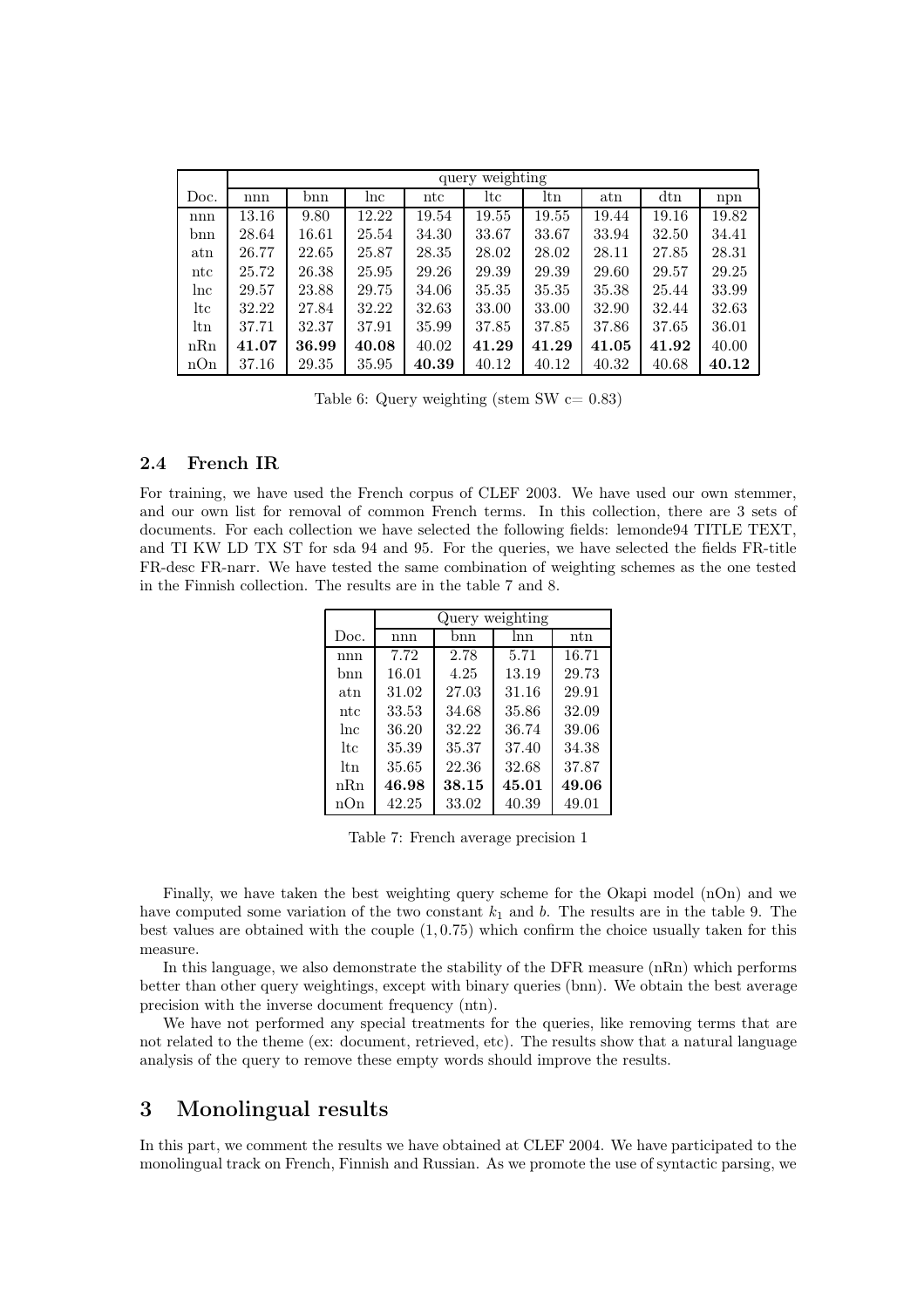|                | Query weighting |       |       |       |  |
|----------------|-----------------|-------|-------|-------|--|
| Doc.           | ltn             | atn   | dtn   | npn   |  |
| nnn            | 15.86           | 15.53 | 14.47 | 17.49 |  |
| bnn            | 25.13           | 24.97 | 23.30 | 29.15 |  |
| atn            | 29.76           | 30.28 | 29.47 | 29.95 |  |
| ntc            | 33.89           | 33.99 | 33.08 | 31.98 |  |
| <sub>lnc</sub> | 40.69           | 40.82 | 39.37 | 38.77 |  |
| lt.c           | 34.17           | 34.29 | 34.73 | 33.40 |  |
| ltn            | 36.64           | 36.99 | 35.44 | 37.89 |  |
| nRn            | 48.16           | 48.76 | 47.03 | 48.78 |  |
| nOn            | 47.07           | 47.36 | 45.65 | 48.38 |  |

Table 8: French average precision 2

| $k_{1}$        | 0.25  | 0.5   | 0.75  |       | 1.25  |
|----------------|-------|-------|-------|-------|-------|
| 0.5            | 42.83 | 45.83 | 47.04 | 46.95 | 46.43 |
|                | 46.01 | 47.96 | 49.48 | 47.86 | 44.67 |
| 1.5            | 46.95 | 48.69 | 49.36 | 45.08 | 41.92 |
| $\overline{2}$ | 46.97 | 48.56 | 49.01 | 43.98 | 39.04 |
| 2.5            | 46.76 | 48.19 | 46.31 | 43.18 | 11.81 |

Table 9:  $k_1$  and b variation for nOn ntn

have submitted mono lingual run all using surface syntactic parsing. Because of time constrains, we have not trained the system with the parsed collection. So we can only compare with CLEF 2003 without natural parsing.

After each parsing, we have transformed the output into a common XML simplified format. One of the main interests in using a natural language parser is the correct normalization of words, the correct detection of compound nouns and correct filtering using lexical categories. For all run, we have choose the derivation from randomness weighting with the constant value fixed to  $c = 0.8$ , according to the training experiments. No special treatments are done on queries.

These characteristics are important for language which has a morphological derivation like French and Finnish. For all language, we have filtered only nouns, proper noun, verb and adjective. For French, we have used the XIP system from XEROX. After this filtering, we still remove some terms using a stop list, and used also a French stemming. The French queries are weighted using ntn. Hence we only modify the weight according to the inverse document frequency. This computation is of course performed using document corpus. The average precision is 44%, which is not an absolute good result. This value is a little lower than our training.

When we examine more closely the results, we discover a big discrepancy between queries. Figure 1, shows the histogram repartition of the 29 queries (from 201 to 250 without 227). There are a lot of query that are either very low precision level (18 queries under 20%) of very high (13 upper 80%).

For the Finnish monolingual run, we obtain an average prevision of 53%, witch is better than the results obtained on CLEF 2003. The histogram in figure 2 shows that 10 query are above 90%, in fact exactly 5 queries reach 100% of precision.

We have use also a surface syntactic parser for the Russian collection, but we cannot compare yet with a more simple raw term indexing because we do not have a Russian stemmer and stop list. The average result of 35% is the lowest for all three languages. Query precision repartition in figure 3 shows that a lot of query (12) have very low precision (under 10%).

The conclusion that we draw is the good behavior of DFR weighting, and probably the benefit of using a surface syntactic parsing on Finnish. In this language, the parser is able to "unglue"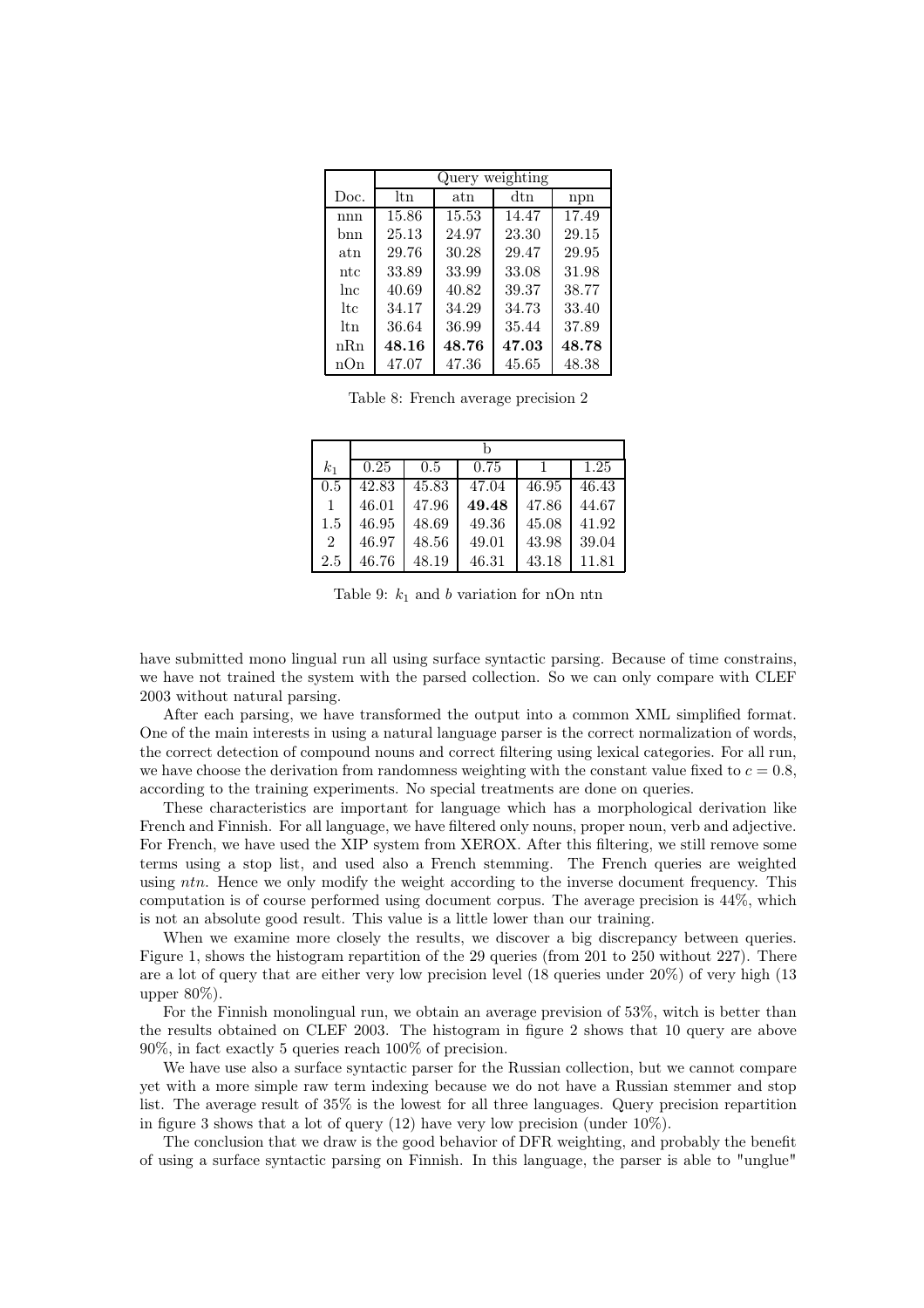

Figure 1: Mono lingual French precision histogram



Figure 2: Mono lingual Finnish precision histogram



Figure 3: Mono lingual Russian precision histogram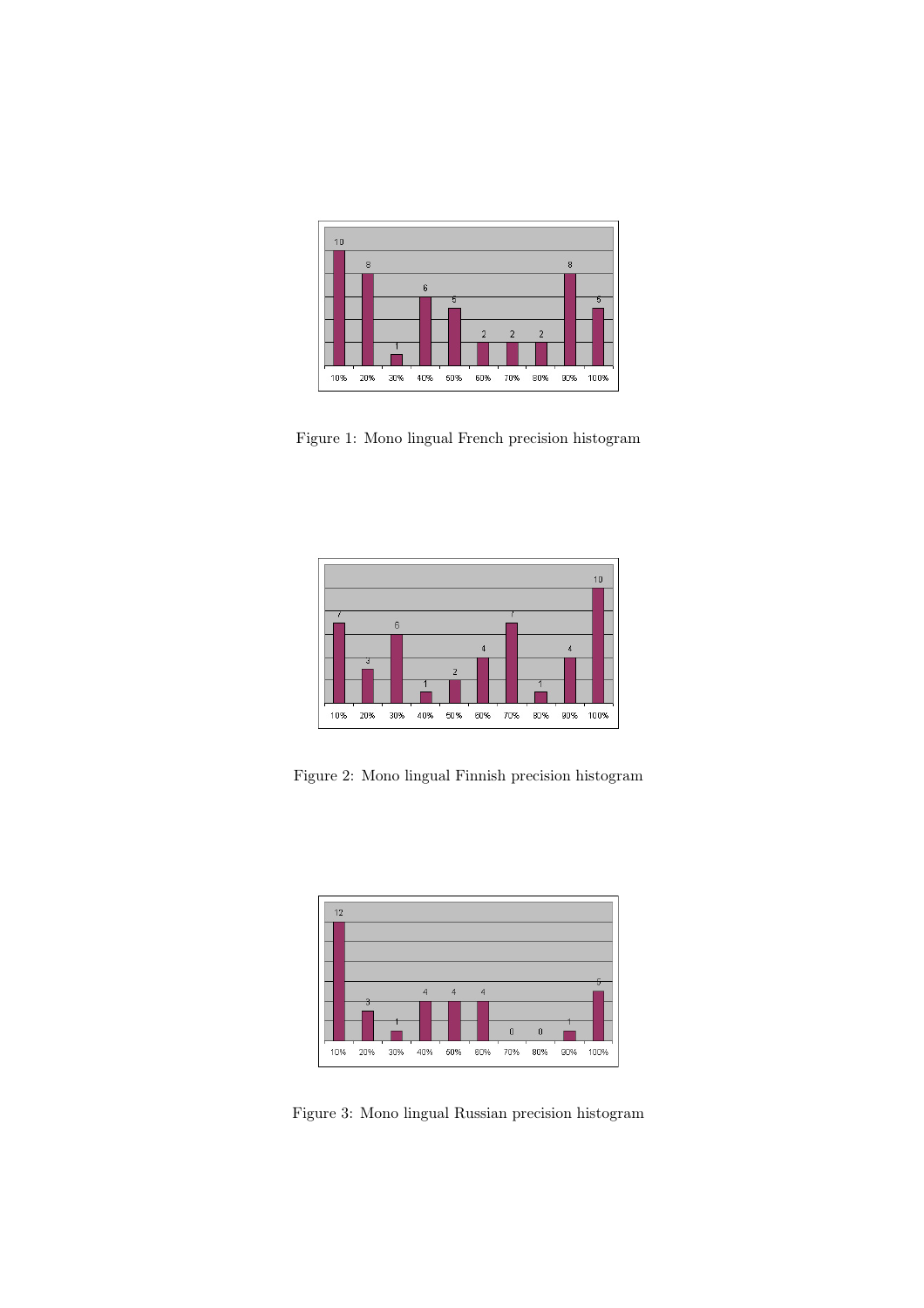terms and so could achieve better results. We cannot investigate more our results, because we should compare on the same collection the use of the syntactic surface parsing.

# 4 Topic translation

Bilingual results are obtained by translating the topics using general dictionaries built by compiling several bilingual dictionaries available online (see section 4.1). Then, we experimented 2 methods of translation (see sections 4.2). Both methods take the topic vectors as input and outputs a new translated topic vector.

### 4.1 Construction of the dictionaries

We compiled 6 bilingual translation dictionaries (see figure 4) using several resources available in house or from Internet. Each resulting dictionary associates a word form to a set of translations and is stored as an XML file (see figure 5).

| Dictionary | nb of entry | av. nb of    | max nb of    |
|------------|-------------|--------------|--------------|
|            |             | translations | translations |
|            |             | per entry    | per entry    |
| $fr - en$  | 21417       | 1.92417      | 22           |
| $fr - fi$  | 791         | 1.06574      |              |
| $fr - ru$  | 604         | 1.06126      | 3            |
| $en - fr$  | 24542       | 1.67916      | 25           |
| en - fi    | 867         | 1.11649      | 5            |
| en - ru    | 15331       | 2.09901      | 30           |

Figure 4: Size of the resulting compiled dictionaries

These dictionaries where compiled from the following sources:

- the Bilingual French-English dictionary from the university of Rennes 1, freely available at http://sun-recomgen.med.univ-rennes1.fr/Dico/,
- the FeM dictionary (French English Malay), freely accessible at http://www-clips.imag. fr/cgi-bin/geta/fem/fem.pl?lang=fr,
- the French English dictionary available for the participants on the CLEF web site,
- dictionary entries from the Logos website<sup>2</sup>,
- the "engrus" English Russian dictionary available on many web sites<sup>3</sup>.

As for the French-Russian, French-Finnish and English-Finnish dictionaries, the only available online resource we used is the Logos web site. As it is the only online service we used (other data was available off-line), we chose to only extract entries that were present in the topics to be translated in order to avoid high loads on a public web site. This explains the very small size of these dictionaries.

As French and English were our topic languages of choices, we also reverted the merged French-English dictionaries.

### 4.2 Topic translation

For each bilingual task we participated in, we propose 2 methods of translation. Both methods take the topic vectors as input and outputs a new translated topic vector.

 $^{2}$ http://www.logos.it/

<sup>3</sup>see list of mirrors at http://sinyagin.pp.ru/engrus-mirrors.html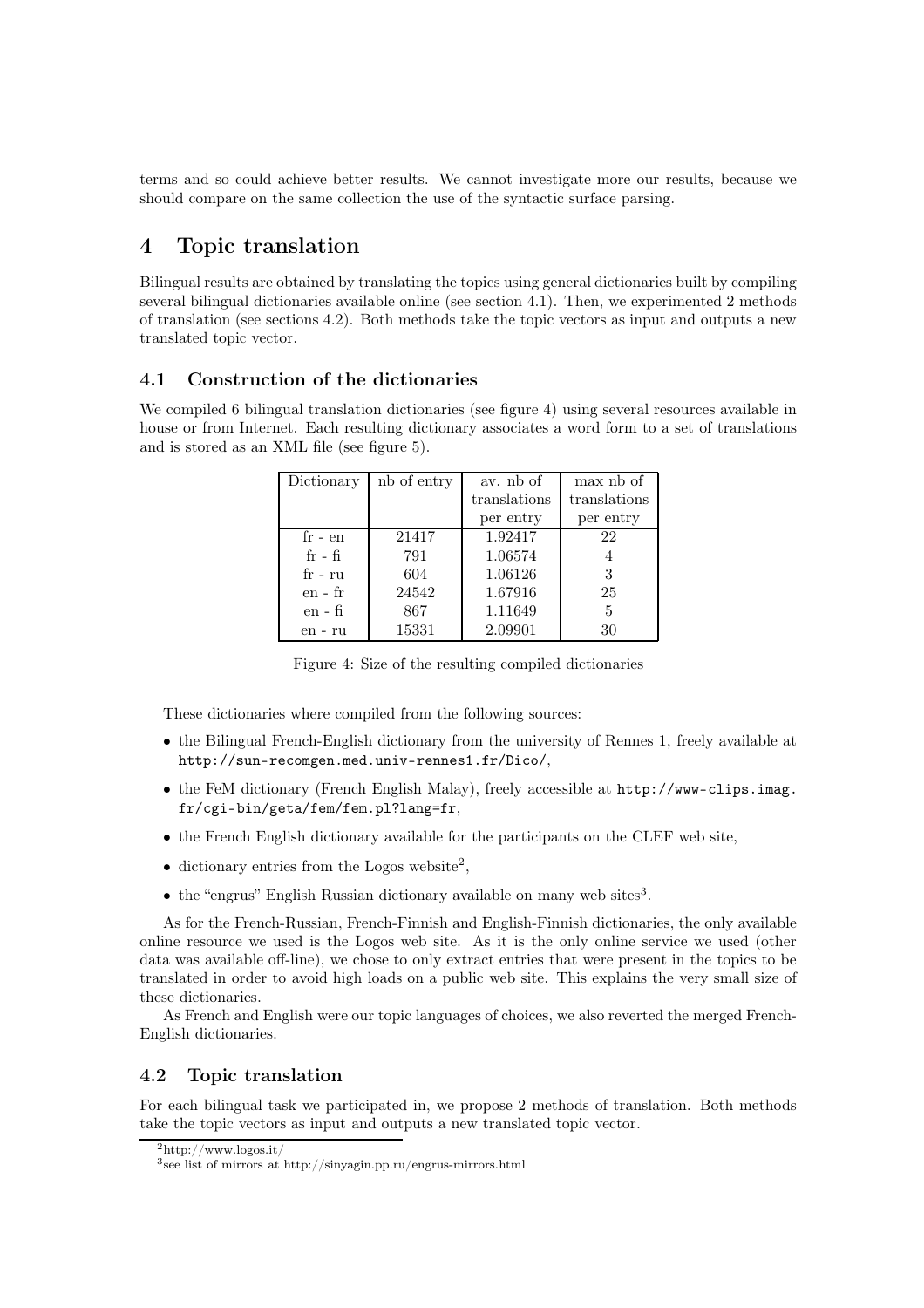| <b>English to Russian</b>     | English to French          |
|-------------------------------|----------------------------|
|                               |                            |
| <entry id="issue"></entry>    | <entry id="issue"></entry> |
| <equiv>выпускать</equiv>      | <equiv>numéro</equiv>      |
| <equiv>выпуск</equiv>         | <equiv>émettre</equiv>     |
| <equiv>излияние</equiv>       | <equiv>émission</equiv>    |
| <equiv>результат</equiv>      | <equiv>matière</equiv>     |
| <equiv>исход</equiv>          | <equiv>délivrer</equiv>    |
| <equiv>спорный_вопрос</equiv> | <equiv>créer</equiv>       |
| <equiv>исходить</equiv>       | <equiv>affliger</equiv>    |
| <equiv>вытекать</equiv>       | <equiv>impression</equiv>  |
| <equiv>вытекание</equiv>      | <equiv>question</equiv>    |
| <equiv>издать</equiv>         | <equiv>délivrance</equiv>  |
| <equiv>издание</equiv>        | <equiv>lignée</equiv>      |
| <equiv>происходить</equiv>    | $\langle$ /entry>          |
| <equiv>vypuskat'</equiv>      | <entry id="harp"></entry>  |
| <equiv>выход</equiv>          | <equiv>harpe</equiv>       |
| <equiv>потомство</equiv>      |                            |
| $\langle$ /entry>             |                            |
| <entry id="harp"></entry>     |                            |
| <equiv>apфa</equiv>           |                            |
| <equiv>urparь_на_apфe</equiv> |                            |
|                               |                            |
|                               |                            |

Figure 5: Resulting compiled dictionaries sample

#### 4.2.1 Simple topic translation

The first method substitutes each term by all of its available translations. The weight associated to each translation is equal to the weight of the original term divided by the number of available translation (see figure 6).

#### 4.2.2 Filtering by way of an association thesaurus

As one may see in figure 5, many different translations may be found for a single term. Hence, we tried to develop a strategy to give more importance to the "correct" translation(s). For this, we tried to take some context into account, without changing anything to the available lexical resource.

For this, we needed contextual information in each language. Hence, we automatically built an association thesaurus (as exposed in [3]) for each language from the available monolingual documents (see figure 7).

Each association thesaurus is as a graph linking terms. Each arc in the graph links 2 terms that "regularly"<sup>4</sup> appear in the same context. For this experiment, 2 terms are said to be *in the same context* when they appear in the same document.

For our experiment, we assume that terms that are close to each others share some common semantic. We also assume that their "correct" translations should also share the same semantic. Hence, we used these association thesaurus to know if terms and translations share some semantics. Hence, we chose to associate each translations  $t_{i,j}$  of a term  $c_j$  with a weight  $w_{t_{i,j}}$  depending on its distance  $(d_{t_{i,j}})$  with the translated context. The distance of a translation to the translated context is given by formula 5.

<sup>4</sup>In this experiment, we filtered out arcs that had a confidence score lower than 20% or higher than 90%.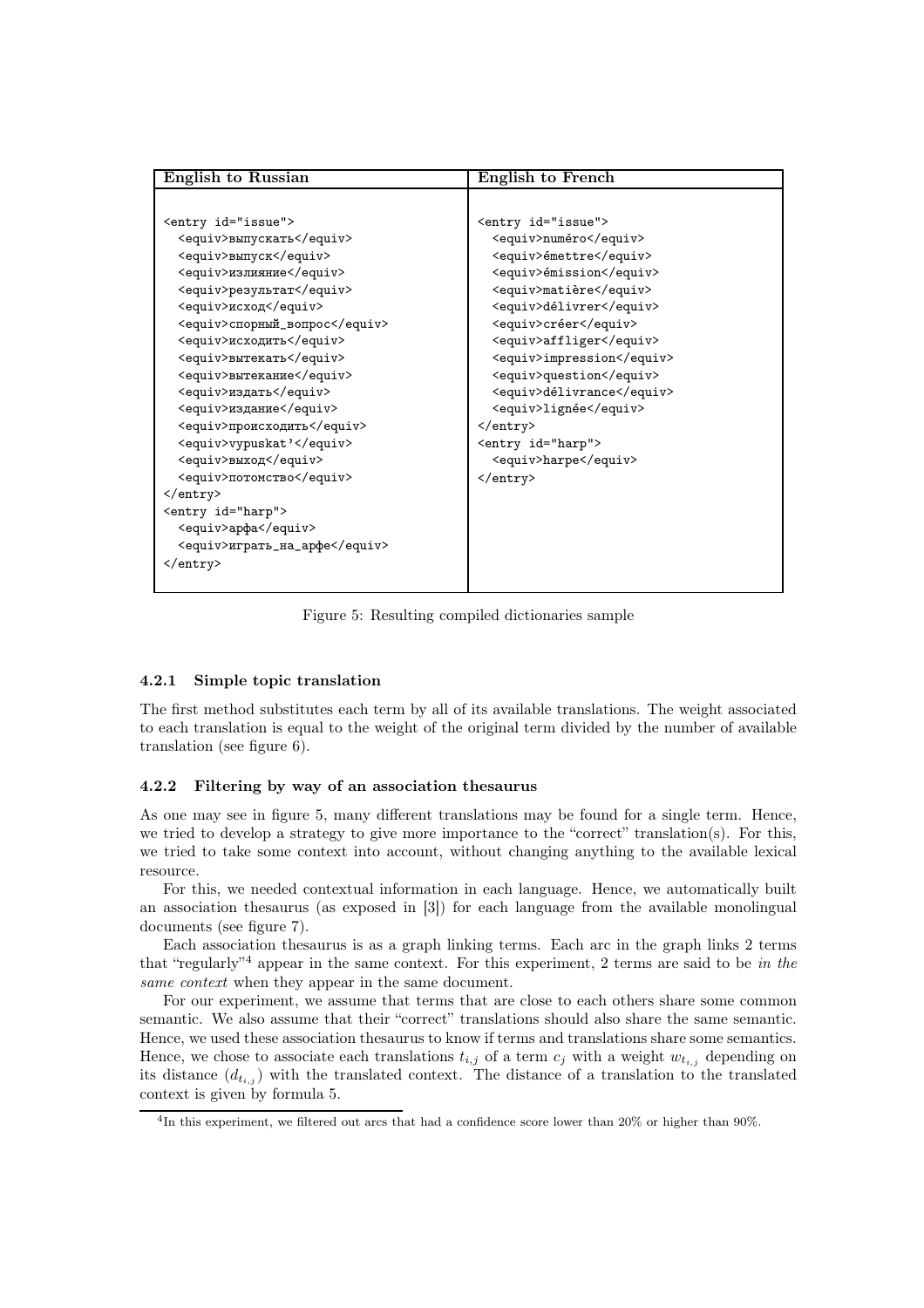| Original vector (en)                                  | Translated Vector (ru)                                |
|-------------------------------------------------------|-------------------------------------------------------|
|                                                       |                                                       |
| <vector id="C250" size="17"></vector>                 | <vector id="C250" size="57"></vector>                 |
| $\lt c$ id="Rabie" $w=$ "1"/>                         |                                                       |
| $\lt c$ id="allow" $w=$ "1"/>                         | $\langle$ !-- Translation of id="reader" $w=$ "1" --> |
| $\lt c$ id="be" $w=$ "1"/>                            | <c id="reader" untranslated="true" w="1"></c>         |
| $\langle$ c id="discussing" $w=$ "1"/>                | $\langle$ !-- Translation of id="human" $w=$ "5" -->  |
| $\langle c \text{ id} = "document" w = "3" / \rangle$ | <c id="ЧЕЛОВЕЧЕСКИЙ" w="2.5"></c>                     |
| $\lt c$ id="find" $w=$ "1"/>                          | $\lt c$ id="YEJOBEK" $w=$ "2.5"/>                     |
| $\lt c$ id="human" $w=$ "5"/>                         | Translation of id="document" w="3"                    |
| $\lt c$ id="incident" $w=$ "2"/>                      | <c id="ПОДТВЕРЖДАТЬ_ДОКУМЕНТАМИ" w="1"></c>           |
| $\lt c$ id="interest" $w=$ "1"/>                      | $\lt c$ id=" $\texttt{IOKVMEHT" w="1"}/>$             |
| $\lt c$ id="learn" $w=$ "1"/>                         | <c id="СВИДЕТЕЛЬСТВО" w="1"></c>                      |
| $\lt c$ id="method" $w=$ "2"/>                        | Translation of id="Rabie" w="1"                       |
| $\lt c$ id="prevention" $w=$ "2"/>                    | <c id="Rabie" untranslated="true" w="1"></c>          |
| $\lt c$ id="rabies" $w=$ "4"/>                        | Translation of id="prevention" w="2"                  |
| $\lt c$ id="reader" $w=$ "1"/>                        | <c id="prevention" untranslated="true" w="2"></c>     |
| $\lt c$ id="relevant" $w=$ "1"/>                      | Translation of id="interest" w="1"                    |
| <c id="reporting" w="2"></c>                          | $\leq$ id="MHTEPEC" $w=$ "0.25"/>                     |
| $\langle c \text{ id} = "use" w = "1" / \rangle$      | <c id="ВЫГОДА" w="0.25"></c>                          |
| $\langle$ /vector>                                    | $\leq$ id="MHTEPECOBATL" $w=$ "0.25"/>                |
|                                                       | <c id="3AMHTEPECOBMBATb" w="0.25"></c>                |
|                                                       | Translation of id="rabies" w="4"                      |
|                                                       | $\lt c$ id=" $BEIIEHCTBO" w="4"$                      |
|                                                       | .                                                     |
|                                                       | $\langle$ /vector>                                    |
|                                                       |                                                       |

Figure 6: Simple topic translation

$$
d_{t_{i,j}} = Min(d(t_{i,j}, t_{k,l}); \forall l, k \mid l \neq j, 1 \leq k \leq [T_l])
$$
  
where  $t_{k,l} \in T_l$   
and  $T_l$  is the set of translation of the term  $c_l$   
and  $d(t_{i,j}, t_{k,l})$  is the minimal distance in the target thesaurus between  $t_{i,j}$  and  $t_{k,l}$  (5)

$$
w_{t_{i,j}} = \begin{cases} w_j/d_{i,j} & \text{if } d_{i,j} \neq 0\\ w_j/|T_j| & \text{if } d_{i,j} = 0 \end{cases}
$$
 (6)

where  $w_j$  is the weight of the source term  $c_j$  in the source vector

Figure 8 shows a sample resulting translated vector. One may notice the higher weight of the selected translations (e.g. interest  $\rightarrow$  *HHTEPEC*).

### 4.3 Discussion

CLIPS results on the bilingual tasks are rather disappointing, with interpolated recall-precision averages at 0.00 dropping from 57.68% (Monolingual Russian) to 17.1% with simple topic translation (Bilingual English-Russian: CLIPSENRU1) and even to 8.59% with filtered topic translation (CLIPSENRU2).

The main reason for this drop is certainly due to the lack of wide coverage bilingual lexical resources. The dictionaries we used were very small and did not provide translations for many terms of the topics. This is especially true for French to Russian and Finnish lexical resources where 60% to 70% of the source terms are not translated. However, English to Russian lexicon was a little better, and about  $18\%$  of the terms remain without translation.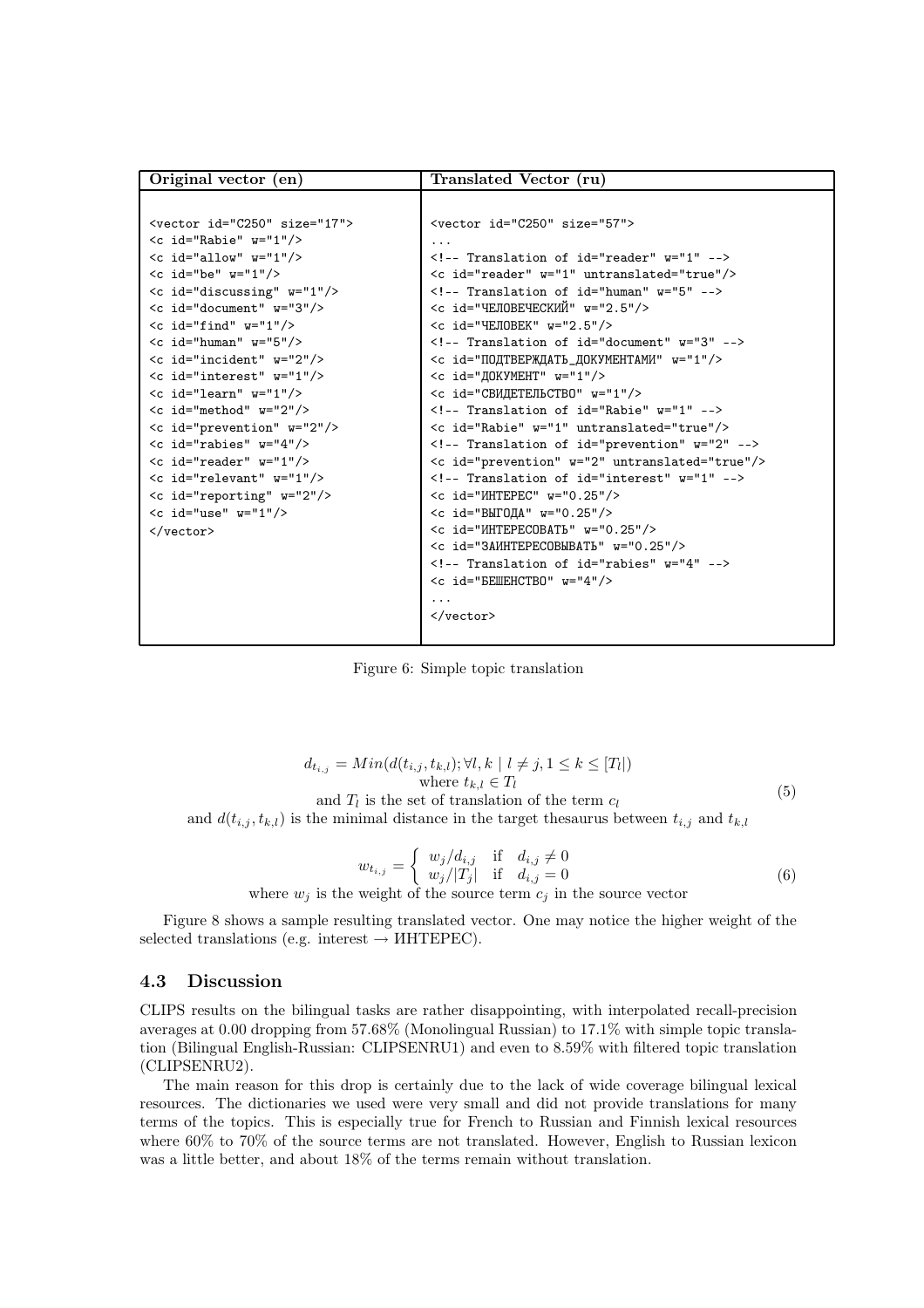| Corpus     | nb of term | nb of arcs | nb of terms |
|------------|------------|------------|-------------|
|            | in the     | in the     | left in the |
|            | corpus     | thesaurus  | thesaurus   |
| LeMonde95  | 134786     | 21717      | 4247        |
| GH95       | 151595     | 23605      | 4891        |
| Izvestia95 | 43346      | 23992      | 2466        |
| Aamu95     | 271860     | 19138      | 9000        |

Figure 7: Size of the association thesaurii

However, this does not explain the drop in interpolated recall-precision averages when filtering the translations through the association thesaurii, as it does not change the set of translations, but only the weight of those translations. Moreover, when manually evaluating the weighted translation, one usually agree with the translation that are chosen.

We think that 2 factors explains theses drops:

- First, in the simple topic translation method, the weight of each translation is divided by the number of translations for the source term. This lowers the relative importance of terms that bear many translations, (which is usually the case of general nouns or support verbs).
- Second, when raising the weight of "correct" translations by way of the association thesaurii, we also raise the weight of such general terms. Hence, we give more importance to terms that do not bear any thematic closeness with the requested documents (and this is especially the case with CLEF topics that are instructions usually containing "find documents reporting on..." or "find information on...").

# 5 Conclusion

All run are performed on the collection parsed using a syntactic surface parsing. Best monolingual results are obtained for the Finnish collection, probably because of the correct word splitting. We have to redo the tests with no analyzer to have a strong conclusion on its use in an IR context/

Bilingual results are disappointing but they are partly explained by the difficulty in finding wide coverage lexical resources for languages in which we previously had no experience whatsoever.

The filtering of translations through association thesaurii is rather interesting, even if we did not have enough time to use it appropriately. This technique may also be interesting in translation selection tasks or, with adaptation, on lexical disambiguation tasks. It's main interest in such tasks comes from the fact that it does not require any special training data (like parallel documents or manually disambiguated corpora) as association thesaurii may be computed automatically from the corpus. Hence such technique may easily bring some result in those tasks in any language, provided that monolingual data is available as well as an automatic process to lemmatize such corpora.

## References

- [1] Gianni Amati, Claudio Carpineto, and Giovanni Romano. Comparing weighting models for monolingual information retrieval. In *CLEF 2003*, Trondheim, Norway, 2003.
- [2] Gianni Amati and Cornelis Joost van Rijsbergen. Probabilistic models of information retrieval based on measuring the divergence from randomness. *ACM Transaction on Information Systems*, 20(4):357–389, October 2002.